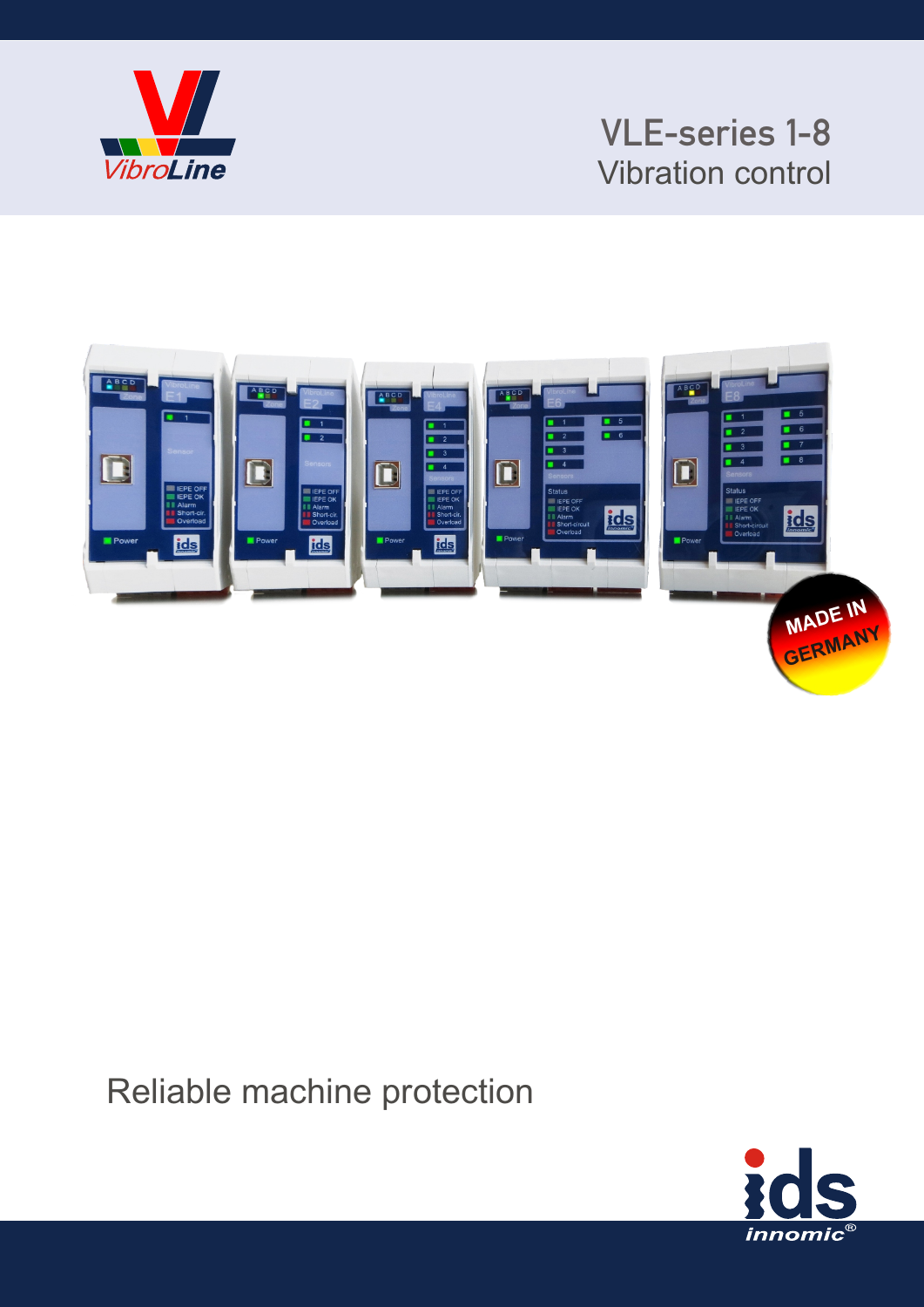

# **Vibration monitoring according to DIN / ISO 10816/20816**

## **Monitoring of machine vibrations cost-saving and safe with VibroLine**

VibroLine monitors your machines and plants according to the series of standards **DIN/ISO 10816/20816**. Templates in the free configuration software contain all necessary settings. Other monitoring methods can be individually configured.

The current vibration state of the machines is displayed directly via the integrated **zone display** by means of coloured LEDs.

The current **status of the measurement chain** is signalyzed individually for each channel.

In addition, **alarms** can be signalyzed in two stages via digital outputs or an **emergency shutdown** can be implemented directly via an changeover relay output.

For further processing of the vibration signal, a separate **4-20 mA** output is available for each channel.

### **Additional monitoring methods**

In addition to standard-compliant overall vibration characteristics, VibroLine also allows you to monitor specifically:

- **Order values** (unbalance, misalignment)
- **Characteristic values of acceleration** (rolling bearing damages)
- **Collision monitoring** (e.g. on milling spindles)

Each measuring channel (1-8) can be parameterized individually.

# **Preventive maintenance, for example:**

pumps fans electric drives centrifuges blenders machining centers



## **Vibration characteristics with precision**

The requirements for the measurement equipment (DIN ISO 2954) are met with high precision with VibroLine, especially the exact compliance with the specified filter limits and slopes.

Particularly short reaction times of <0.7 ms are achieved for collision monitoring on machining centers.



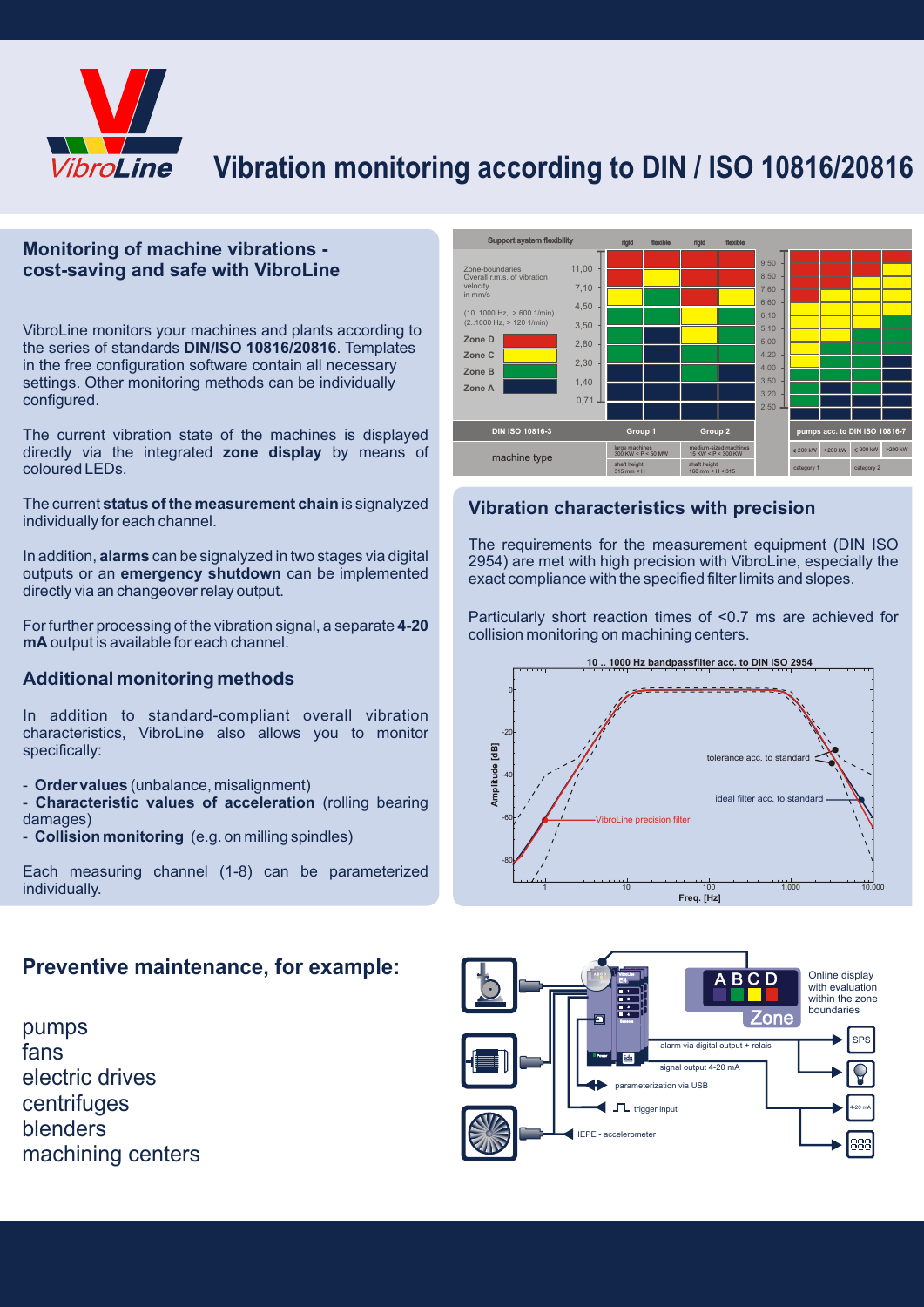# VLE-series 1-8

# **Easy parameterization and installation**

#### **Software parameterization via USB**

The graphical operating concept of the configuration software allows intuitive and fast parameterization of the VibroLine devices without training time and can be easily handled by anyone.

The VibroLine devices can be parameterized offline as a template or online directly. All devices are managed locally in a shared database.

To adapt the alarm and zone limits to systems already in operation, the actual levels of the vibration characteristics can be displayed in real time via the software.

The devices can be password protected against unauthorized access.



### **Equipment and delivery**

The VibroLine series is available with devices of different number of channels (1,2,4,6,8). In addition to the device, an installation CD with the free configuration software in German and English is included.

In addition, you will receive complete sets (**VLE1-8 SC**) including the appropriate accelerometers and a measuring chain calibration.

#### **Accessories (**optional**)**

Cables (also drag chain suitable), M12 connectors, 24V power supplies, ATEX Zone 0 - certified sensors and suitable safety barriers.

### *Displays*

For direct display of the vibration values, we offer displays for installation in control panels. These are controlled by the VibroLine devices via the 4-20 mA output for each channel separately.

| <b>VLE2 89</b>                     | SN<br>Name                    |                                                                           | Online                                    | Sync                                                     | Access                                                |           |                |   |                                  |       | Turbine 559              |      |                                            |                |              |
|------------------------------------|-------------------------------|---------------------------------------------------------------------------|-------------------------------------------|----------------------------------------------------------|-------------------------------------------------------|-----------|----------------|---|----------------------------------|-------|--------------------------|------|--------------------------------------------|----------------|--------------|
| <b>VLE6 312</b><br><b>VLE6 64</b>  | Motor 58x<br><b>VLE8 1078</b> | Vib.-Monitor<br>VibroLine VLE8<br>Generator BK50                          | <b>USB</b><br><b>USB</b><br>USB<br>$\sim$ | $\sim$<br>$\overline{\phantom{a}}$<br>$\cdots$<br>$\sim$ | <b>RW</b><br><b>RW</b><br><b>RW</b><br>$\overline{2}$ | Schematic | Structure      |   |                                  |       | Data                     | Info | Signal processing settings of channel 1    |                |              |
| <b>VLE4 223</b><br><b>VLE4 224</b> |                               | Turbine 559<br>Turbine 560                                                | $\sim$<br>USB                             | $\overline{a}$<br>$\blacksquare$                         | $\overline{2}$<br><b>RW</b>                           |           |                |   |                                  |       | Name                     |      | Signal processing 1                        |                |              |
|                                    |                               |                                                                           |                                           |                                                          |                                                       |           |                |   |                                  |       | Type                     |      | Overall value                              |                | $\check{}$   |
|                                    |                               |                                                                           |                                           |                                                          |                                                       |           |                |   |                                  |       | DSP load<br>This channel |      |                                            |                | 5.3 %        |
|                                    |                               |                                                                           |                                           |                                                          |                                                       | Row       | DO3 24V        |   | S <sub>3</sub><br>S <sub>4</sub> | reor  | Entire device            |      |                                            |                | 242 %        |
|                                    |                               |                                                                           |                                           |                                                          |                                                       |           |                |   |                                  |       |                          |      | Configure overall value                    |                |              |
|                                    |                               |                                                                           |                                           |                                                          |                                                       | Row       | <b>DO1 DO2</b> |   | S <sub>1</sub><br>S <sub>2</sub> | front | Templates                |      | Please select                              | $\;$           | Apply        |
|                                    |                               |                                                                           |                                           |                                                          |                                                       |           | <b>CODE</b>    |   |                                  |       | Filter<br>High pass      |      |                                            | 10.000 Hz      |              |
|                                    |                               |                                                                           |                                           |                                                          |                                                       |           |                |   |                                  |       | Low pass                 |      |                                            | 1000,000 Hz    |              |
|                                    |                               |                                                                           |                                           |                                                          |                                                       |           |                |   | Ē                                |       | Slope                    |      | 60 dB/decade                               | $\check{}$     |              |
|                                    |                               |                                                                           |                                           |                                                          |                                                       |           |                |   |                                  |       |                          |      |                                            |                |              |
|                                    |                               |                                                                           |                                           |                                                          |                                                       |           |                |   | ō                                |       | Output                   |      |                                            |                |              |
|                                    |                               |                                                                           |                                           |                                                          |                                                       |           |                |   | D                                |       | Quantity                 |      | Vibration velocity                         | $\;$           |              |
|                                    |                               |                                                                           |                                           |                                                          |                                                       |           | <b>USB</b>     |   | Ð<br>۰                           |       | Unit                     |      | mm/s                                       | $\check{}$     |              |
|                                    |                               |                                                                           |                                           |                                                          |                                                       |           |                |   |                                  |       | Characteristic RMS.      |      |                                            | $\blacksquare$ |              |
|                                    |                               |                                                                           |                                           |                                                          |                                                       |           |                |   | $\overline{4}$                   |       | Time window              |      |                                            | $1,000$ s      |              |
|                                    | Create template               |                                                                           |                                           | Delete                                                   |                                                       |           |                |   |                                  |       |                          |      | Configure alarm thresholds                 |                |              |
|                                    | √ Show data filters           |                                                                           |                                           |                                                          |                                                       |           |                | ٠ |                                  |       | Templates                |      | Please select                              | $\check{}$     | Apply        |
|                                    |                               |                                                                           |                                           |                                                          |                                                       | Row       | <b>NC</b>      |   | AO1 AO2 front                    |       | Alarm                    |      |                                            | $8.900$ mm/s   |              |
|                                    | Serial number =               | $\tau$                                                                    |                                           |                                                          | $\mathbb{I}$<br>÷                                     |           |                |   | Row NO TRIG AO3 AO4 rear         |       | Warning                  |      |                                            |                | $3,500$ mm/s |
|                                    | Type<br>Channels              |                                                                           | - - E-Variant<br>$- - 1$ channel          |                                                          | $\sim$                                                |           |                |   |                                  |       | Templates                |      | Configure zone thresholds<br>Please select | $\bullet$      | Apply        |
|                                    | Connection                    | $\begin{array}{cccccccccc} \cdots & \cdots & \cdots & \cdots \end{array}$ |                                           |                                                          | ÷.                                                    |           |                |   |                                  |       | Zone C-+D                |      |                                            |                | $7.100$ mm/s |
|                                    | State                         | $  -$                                                                     |                                           |                                                          | $\sim$                                                |           |                |   |                                  |       | Zone B-+C                |      |                                            | $2.800$ mm/s   |              |

### **Setup**

The clear labeling of all inputs and outputs on the device enables correct installation of all electrical connections. In addition, all terminals are designed as plug-in units with four connections each, making installation of the devices even easier.

#### **Service**



*On-site installation by IDS:* 

Our experienced personnel use the VibroMatrix measuring system to perform comprehensive measurements on the machines to be monitored. Specific monitoring features are then defined. This set of parameters is then written to the VibroLine devices either directly on site or before delivery of the device.

#### *VibroMatrix rental option:*

VibroMatrix provides you with a tool for in-depth vibration diagnosis. You carry out the measurement, analysis and parameter setting yourself. The management and parameterization of the VibroLine devices is then carried out via the configuration software.